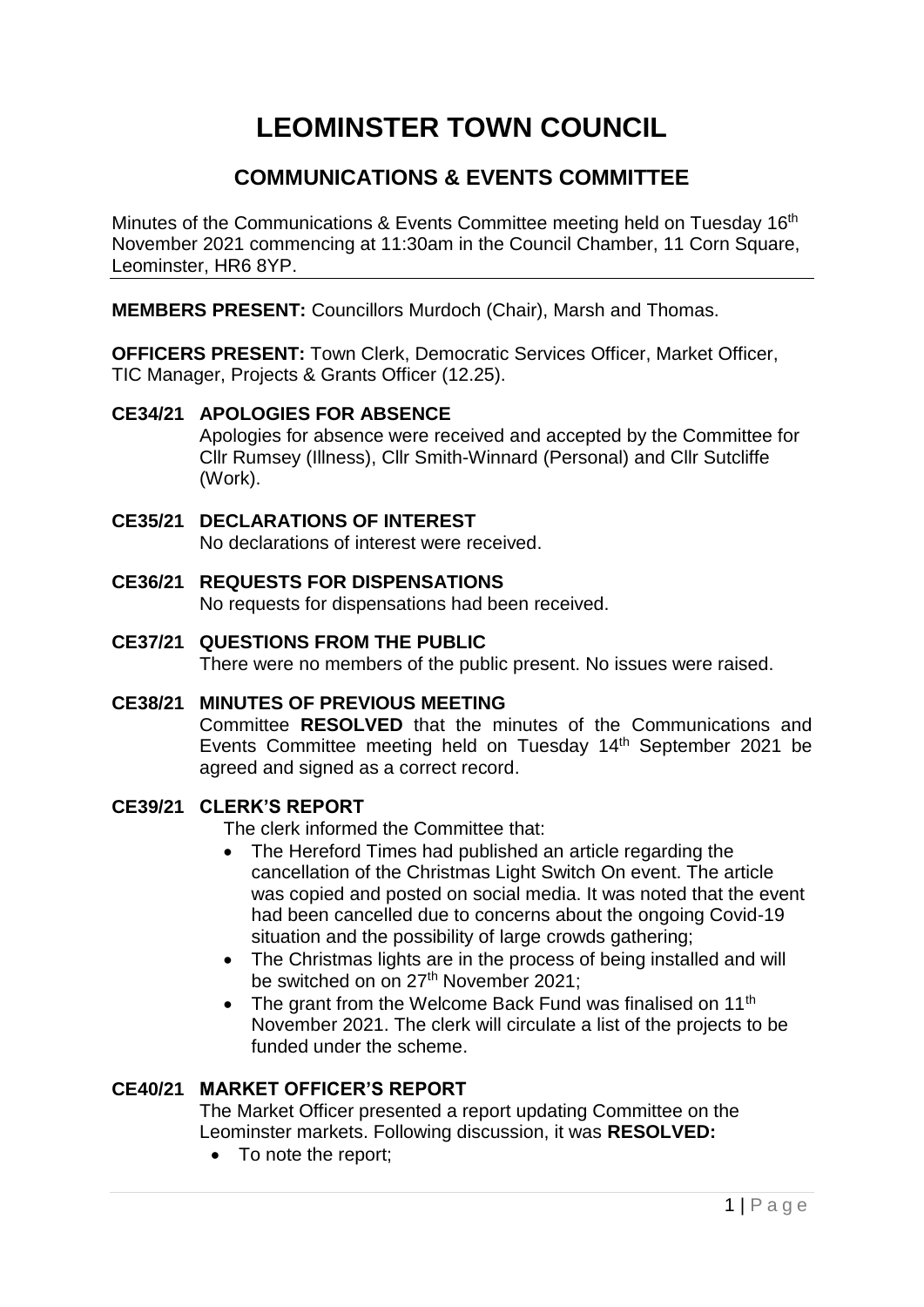- To note that due to the installation of the Christmas tree at the top of Corn Square, the flower stall will move to the opposite end of the market and another stall will move up by the tree;
- To note that there will be an additional market on 21<sup>st</sup> December 2021;
- To note that arrangements are in hand for the Victorian Market and a temporary event notice has been applied for. The Victorian Market will be open from 10am  $-$  3pm, on 11<sup>th</sup> December 2021, with an official opening at 11am.

# **CE41/21 TOURIST INFORMATION CENTRE**

The Centre report was presented by the TIC Manager, Mrs Gill Ding. Following discussion, it was **RESOLVED:**

- To note the report:
- To note that a new job description has been developed for a Tourism & Media Assistant and will be reviewed at the Personnel Sub-Committee meeting on 19<sup>th</sup> November 2021;
- To note that there have been issues regarding the receipt of emails by the TIC. The clerk will review the situation;
- To note that a Ryeland sheep heritage event is being planned for 2022;
- To note that the curtains in the bedrooms of the Servants Quarters have been lined to help block out the light during the Summer.

## **CE42/21 COMMUNICATIONS & EVENTS UPDATE REPORT**

Committee considered the update report from the Town Clerk and, following discussion, **RESOLVED:**

- To note the report:
- To note that the clerk will be submitting a list of road closure dates for 2022 in January. Councillors to advise the clerk of any road closures to be added to the list;
- That Leominster Town Council will take over the organisation of the Victorian Market to be held on 11<sup>th</sup> December 2021:
- To note the following appointments attended by the Mayor:
	- $\circ$  Sunday 3<sup>rd</sup> October Mayor of Ledbury Civic service
		- $\circ$  Thursday 7<sup>th</sup> October Services For Independent Living, 25 year celebration event
		- $\circ$  Saturday 9<sup>th</sup> October Autumn Inaugural Banquet
		- $\circ$  Monday 11<sup>th</sup> October Institution & Induction of Rev Guy Spenser Cole at Leominster Priory
		- $\circ$  Friday 15<sup>th</sup> October Queens Green Canopy Planting Campaign
		- $\circ$  Friday 15<sup>th</sup> October Shrievalty service at Hereford Cathedral
		- $\circ$  Saturday 16<sup>th</sup> October Leominster Apple Fair
		- $\circ$  Thursday 21<sup>st</sup> October Wye Valley NHS zoom meeting
		- $\circ$  Sunday 24<sup>th</sup> October Civic service at Leominster Priory